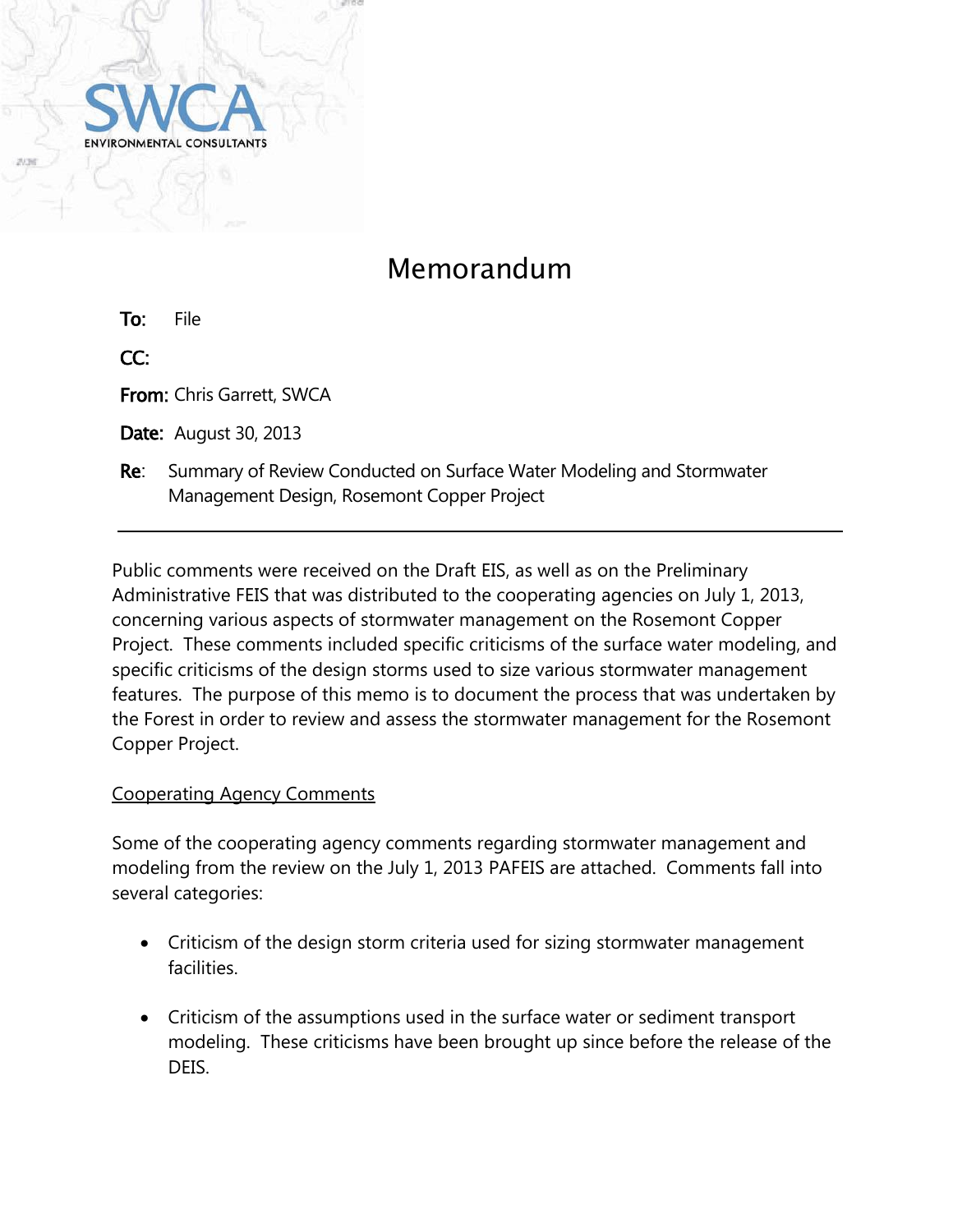Criticism of the Golder surface water modeling conducted in 2012, which was contracted by the Coronado after receipt of public comments on the DEIS in order to help assess the validity of previous modeling.

#### Site Water Management Peer Review Process

With respect to the first two categories—criticism of design storms used for sizing stormwater management facilities and criticism of stormwater and sediment modeling from August 2010 through June 2011 the Forest undertook an iterative peer review process in order to ensure that the Rosemont Copper designs were professionally prepared, used reasonable and appropriate assumptions, and to identify any red flags with the analysis that should be discussed, reviewed, and possibly modified. The Forest contracted Golder Associates to conduct this peer review, based on company qualifications as well as review of the individual qualifications of professionals expected to work on the project. The following summarizes the peer review process undertaken for the site water management. All reports are contained in the project record:

- June 2007. Site Water Management Plan prepared by Tetra Tech (Tetra Tech 2007)
- April 2010. Site Water Management Update prepared by Tetra Tech (Tetra Tech 2010)
- August 2010. Golder Associates review of Site Water Management Update (Annandale, Patterson, and Baxter 2010)
- November 2010. Tetra Tech response to Golder review of Site Water Management Update (Krizek 2010)
- April 2011. Golder review of Tetra Tech responses (Annandale, Patterson, and Baxter 2011)
- May 2011. Rosemont Copper response to Golder review of Tetra Tech responses (Krizek 2011a)
- May 2011. Golder final review of Tetra Tech responses (Annandale 2011).
- June 2011. Rosemont Copper response to Golder final review (Krizek 2011b).
- June 2012. Preliminary Site Water Management Plan for the Barrel Alternative prepared by Tetra Tech (Tetra Tech 2012).

The iterative peer review process that took place from August 2010 through June 2011 included review of surface flow models, assumptions and parameters used for surface flow models, sediment models, assumptions and parameters used for sediment models, stormwater facility design parameters, and specific conceptual elements of stormwater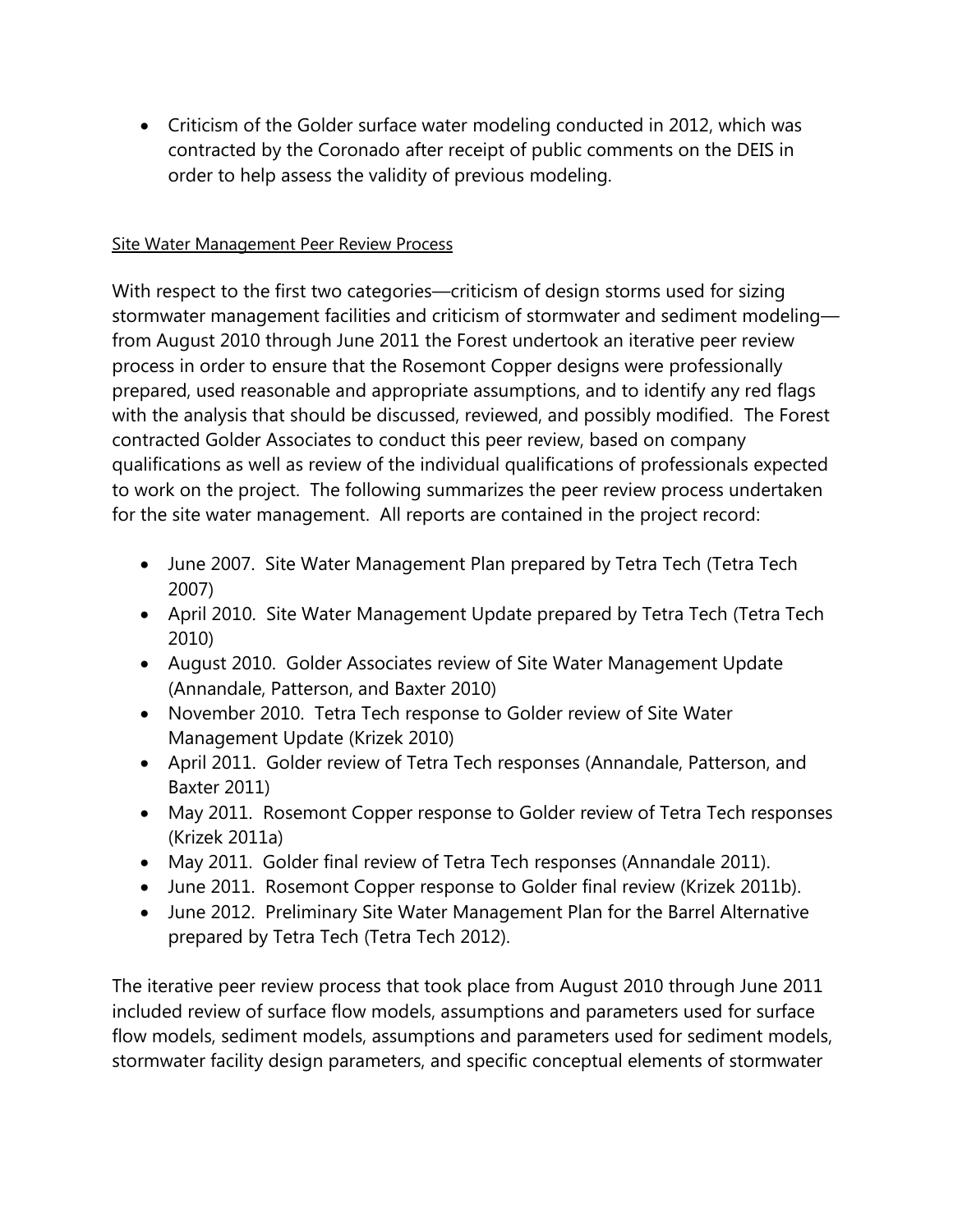design, notably the storage of water on the landform and the type of drop chutes used to move water off the landform.

At the conclusion of the peer review (May 2011), the technical aspects of the modeling and design were considered to be sufficient and reasonable by Golder, although several fundamental conceptual disagreements remained. These included the advisability of storing water on the landform and the use of rip-rap drop chutes.

After selection of a preferred alternative by the Forest Supervisor, publication of the DEIS, and receipt of public comments, stormwater management for the preferred alternative was redesigned in collaboration between the Forest and Rosemont. This was conducted in part in an attempt to incorporate "landforming" aspects into the final landform, and in part from a desire to allow as much water as possible to flow downstream to support riparian vegetation. Among the outcomes of the stormwater redesign was the removal of all storage from the top and benches of the waste rock and tailings facilities, and the replacement of rip-rap down chutes with concrete down chutes. The redesign was also successful in reducing the amount of post-closure runoff lost to the downstream watershed.

The technical aspects of both design and modeling were determined by the Forest to be sufficient, based on the professional review provided by Golder Associates.

#### Purpose of Golder 2012 Surface Water Modeling

Despite the peer review undertaken, public comments were received on the DEIS questioning the assumptions used for the surface water modeling as well as questioning the type of model used. While the professional review process had indicated that the surface water analysis was reasonable, the Forest felt that in response to public comments there was still a responsibility to understand a) what changes would occur if different modeling assumptions were selected, and b) whether the model itself was appropriate.

The public comments were provided for review by Golder, and an approach was selected to help assess the concerns raised. Golder was contracted to conduct new surface water modeling. The purpose of the Golder surface water modeling in 2012 was not to conduct new modeling to replace the surface water modeling conducted by Rosemont, which had been determined to be reasonable and appropriate through a process of professional review. The purpose of the Golder surface water modeling was to run specific sensitivity analyses, using the model suggested in comments by Pima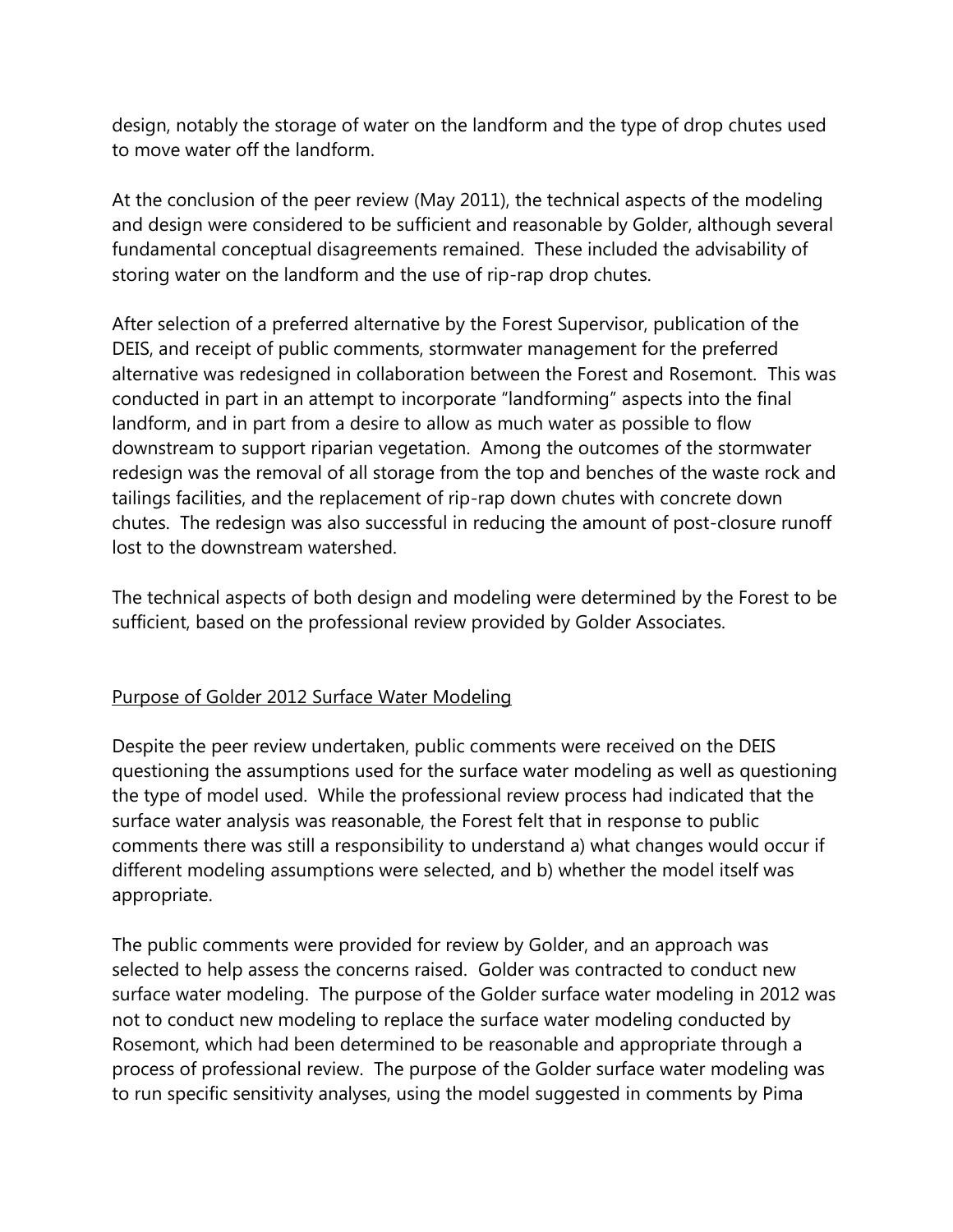County (PC-Hydro), to assess how varying different hydrologic parameters (i.e., precipitation and curve number) could affect the results of the model. Golder conducted the modeling and provided the final results in October 2012 (Baxter and Patterson 2012).

It should be noted that two additional memos also were available to the Forest for review, one conducted in January 2011 by Tetra Tech (Chee and Hemmen 2011) and one conducted in August 2011 by Tetra Tech (Zeller 2011). Both of these memos were prepared at the request of Rosemont Copper in response to criticisms levied by Pima County on the models used.

### Available Sensitivity Analyses

The purpose of both the Golder modeling in 2012 (Baxter and Patterson 2012) and the modeling runs conducted by Tetra Tech in 2011 (Chee and Hemmen 2011) was to provide sensitivity analyses to compare the effect of using differnet models and modeling assumptions. The following sensitivity analyses have been utilized in assessing the applicability of the surface flow models:

- Use of the NRCS model (used by Tetra Tech) versus the PC-Hydro model (requested by Pima County) (Chee and Hemmen 2011).
- Change of curve number, which reflects the amount of runoff per a given amount of rainfall (Patterson and Baxter 2012)
- Change of precipitation amount (Patterson and Baxter 2012)

## Conclusions of Peer Review

In their comments on the July 1, 2013 version of the FEIS, Pima County correctly points out that the Golder modeling shows the variability in predictions that could occur if different parameters were chosen. This was fully acknowledged in the FEIS and indeed was the purpose of conducting the modeling. The demonstration that a different result could occur if assumptions were changed does not invalidate the modeling approach that was selected, reviewed, and accepted by the Forest for use; rather, it demonstrates that the Forest has fulfilled their responsibility to understand the full context in which the models were being used.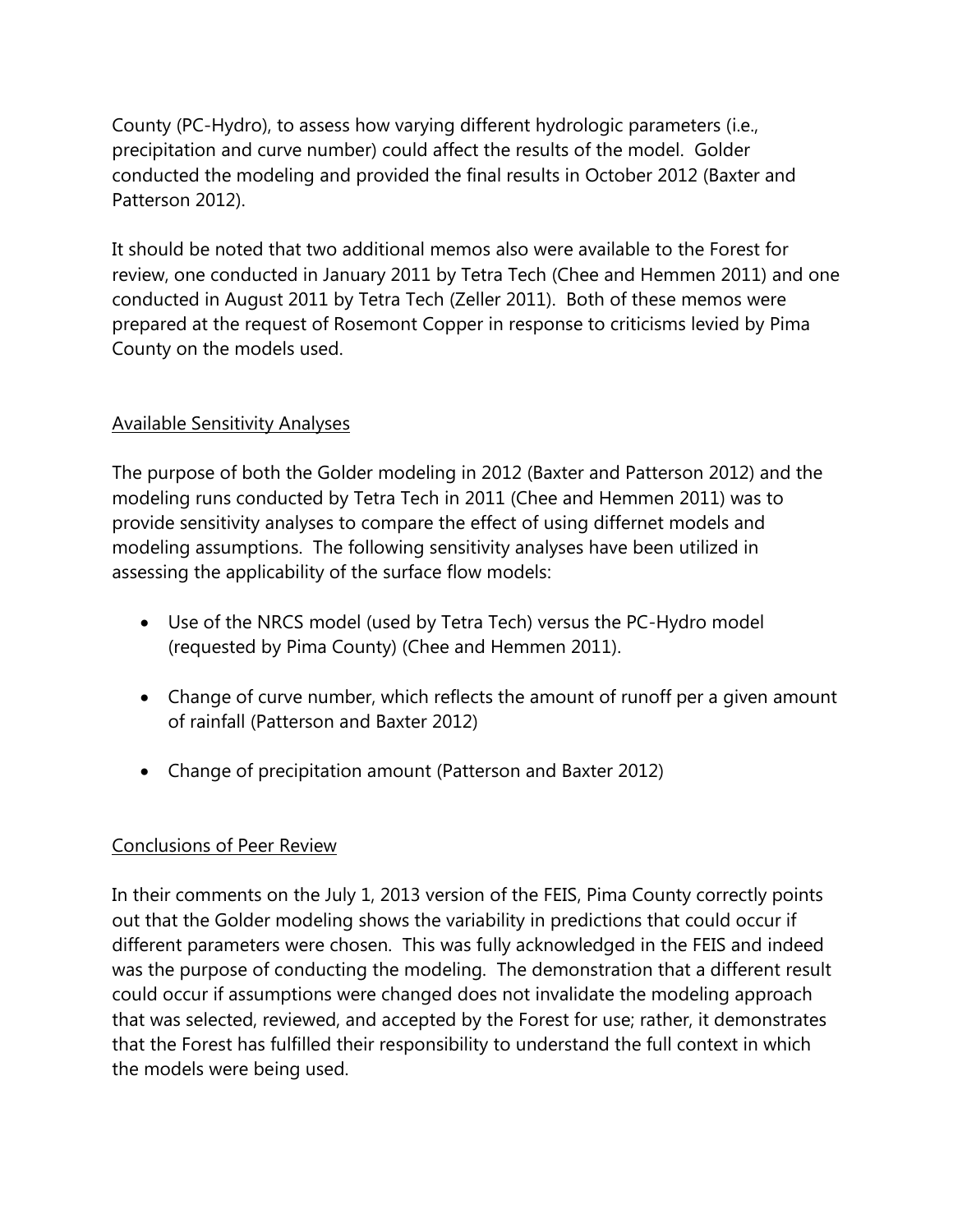Based on the strength of the iterative peer review process, the assessment of sensitivity analyses (Chee and Hemmen 2011, Patterson and Baxter 2012), and other reviews of the work conducted by Rosemont (Zeller 2011), the Coronado has determined that the surface flow and sediment modeling used in the FEIS is reasonable and appropriate to provide an informed analysis in the FEIS, and that the sizing and design of stormwater control features is reasonable and appropriate to provide an informed analysis in the FEIS.

Responsibility for proper design and implementation of any stormwater management feature would ultimately still lie with Rosemont Copper.

#### **REFERENCES**

Annandale, G., Patterson, J., and Baxter, C. 2010. Technical Memorandum: Rosemont Copper Project, Technical Review of Site Water Management Update. August 5.

Annandale, G., Patterson, J., and Baxter, C. 2011. Technical Memorandum: Rosemont Copper Project Review of "Rosemont Site Water Management Update Review Responses". April 5.

Annandale, G. 2011. Technical Memorandum: Rosemont Copper Project, Final Response on Tetra Tech Information. May 31.

Baxter, C. and Patterson, J. 2012. Technical Memorandum: Rosemont Mine Hydrologic Analysis Using PC-Hydro. October 18.

Chee, R., and Hemmen, G. 2010. Technical Memorandum: Rosemont Hydrology Method Justification. January 27.

Krizek, D. 2010. Technical Memorandum: Rosemont Site Water Management Update Review Responses. November 30.

Krizek, D. 2011a. Technical Memorandum: Response to Golder Comments. May 6.

Krizek, D. 2011b. Technical Memorandum: Response to Gold Comments on Drop Chutes—Site Water Management Update Report. June 8.